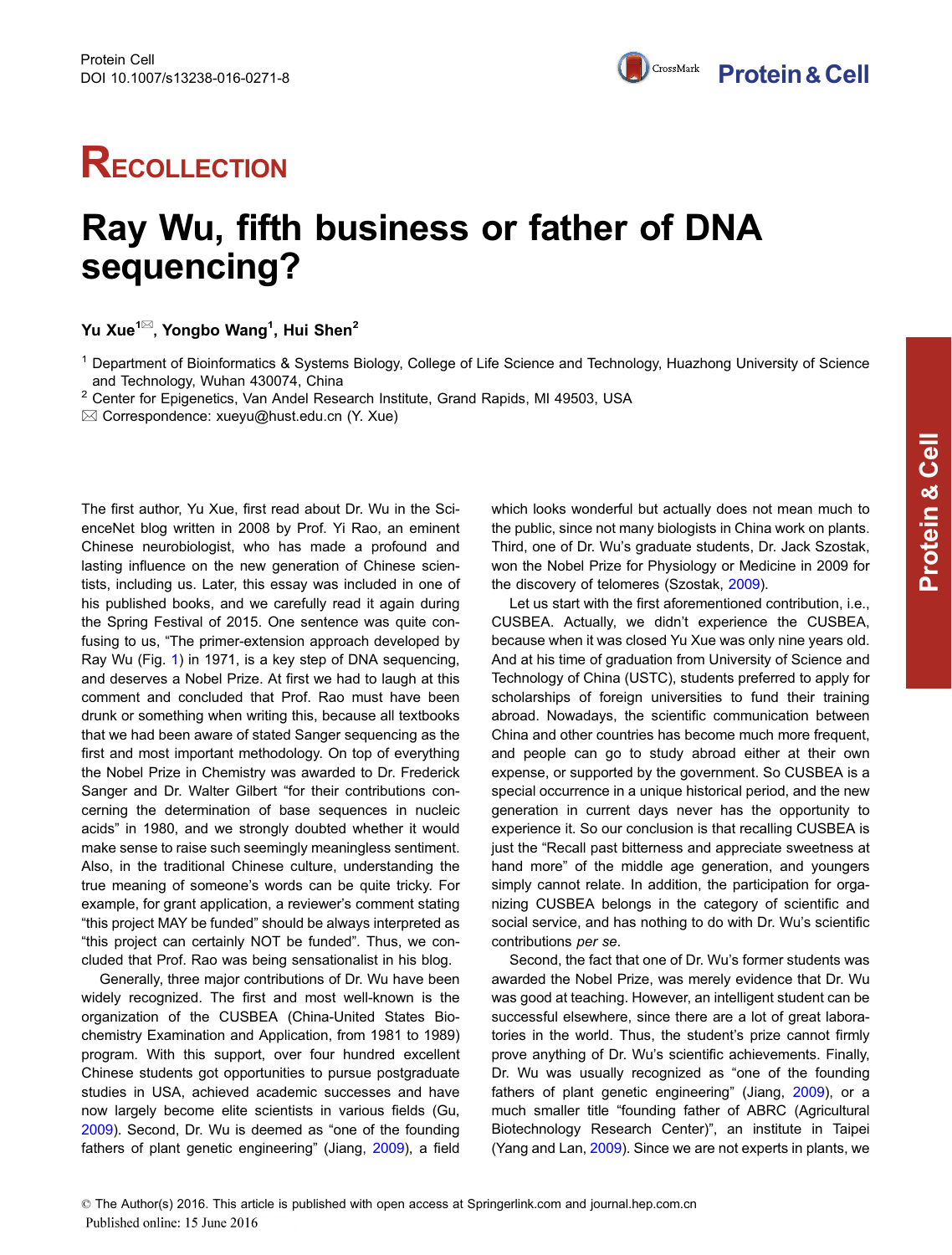<span id="page-1-0"></span>

Figure 1. Dr. Ray Wu in the University of Pennsylvania in

have no particular feelings towards it. And isn't genetic engineering techniques usually first studied in animals, and then brought into plants? That makes it look like a less important contribution to us. In addition, Dr. Wu did not obtain any big awards, and was never elected to the National Academy of Science (NAS) in USA. So can we conclude that Dr. Wu contributed nil or almost nil for the science?

Yu Xue needed to teach a Bioinformatics course to undergraduate students, and found that his previous materials were quite dated and decided to update the course with more cutting-edge content. During his research he came across a book entitled of "Next-Generation DNA Sequencing Informatics" (Brown, [2013\)](#page-3-0). This book had been translated into Chinese by Dr. Jun Yu et al. at the Beijing Institute of Genomics (BIG) as a textbook for introducing computational processes in analyzing the NGS data. In the first paragraph of Chapter 1, he found the statement "An interesting approximation of the Sanger method was published in 1971 by Ray Wu of Cornell University (Wu and Taylor, [1971\)](#page-3-0)" which reminded him of the comments made by Prof. Yi Rao. Even budding yeasts and liver cancer cells in his lab knew that Dr. Sanger published the first paper introducing an efficient method for determining DNA sequences in 1975 (Sanger and Coulson, [1975\)](#page-3-0), and two years later Dr. Gilbert developed a chemical procedure for DNA sequencing

(Maxam and Gilbert, [1977](#page-3-0)). Then in 1977 Dr. Sanger greatly improved his strategy and developed the "Sanger Sequencing" approach, which earned him a Nobel Prize (Sanger et al., [1977](#page-3-0)). No other textbooks that he had read mentioned the contributions by Dr. Wu. So perhaps that Dr. Brown has made a mistake in his book?

So he decided to find the truth by doing a little bit research on PubMed. The literature showed several things. First, Dr. Wu was the first who attempted to develop the DNA sequencing approach, since his first paper on it was published in 1968 (Wu and Kaiser, [1968](#page-3-0)). Second, from 1968 to 1972, Dr. Wu's group at least published 9 papers in formal journals for DNA sequencing (Donelson and Wu, [1972a](#page-3-0), [b;](#page-3-0) Padmanabhan and Wu, [1972a](#page-3-0), [b](#page-3-0); Padmanabhan et al., [1972](#page-3-0); Wu, [1970,](#page-3-0) [1972](#page-3-0); Wu and Kaiser, [1968](#page-3-0); Wu and Taylor, [1971](#page-3-0)). Third, Dr. Wu continued to publish three papers in 1973 and seven papers in 1974. So before the Sanger's first paper on sequencing (Sanger and Coulson, [1975\)](#page-3-0), Dr. Wu's group at least published up to 19 papers for DNA sequencing. Fourth, in Dr. Wu's first paper, only the nucleotide composition of the 5′-terminated strands of bacteriophage lambda DNA was determined with 13 nucleotides of dG, 13 of dC, 7 of dA, and 7 of dT (Wu and Kaiser, [1968\)](#page-3-0). The orders of DNA sequences were not determined, and the methodology cannot be regarded as a successful sequencing approach. However, in 1970 but not 1971, Dr. Wu published a paper in Journal of Molecular Biology by himself, and reported a general method for determining the DNA sequence (Wu, [1970\)](#page-3-0). In the abstract, he wrote: "When this terminal region is present as a single strand, as in bacteriophage lambda, Escherichia coli DNA polymerase can be used to repair the single-stranded region with the addition of radioactive nucleotides to the 3′-end copying the protruding 5′-terminated single strand. The partially labeled DNA can be degraded with nucleases, the radioactive oligonucleotides isolated, and their sequence determined". By this method, he successfully determined a short sequence of the first eight of twelve nucleotides as CGCCGCCC in the right-hand protruding strand of lambda DNA (Onaga, [2014](#page-3-0); Wu, [1970](#page-3-0)). The method was continuously improved and collectively called as the location specific-primer-extension principle, or the primer extension method (Onaga, [2014](#page-3-0); Padmanabhan and Wu, [1972b](#page-3-0)). Taken together, we can confirm that the first approach for determining both the composition and order of DNA sequences was reported by Dr. Wu (Wu, [1970\)](#page-3-0).

After Dr. Wu passed away on Feb 10th 2008, the journal of Science in China Series C: Life Sciences published a special issue with 12 memorial essays in 2009. One essay derived from the official obituary of Cornell University Press stated, "In 1970, Wu developed the first method for sequencing DNA and some of the fundamental tools for DNA cloning (sequencing involves determining the base sequence in a DNA molecule)" [\(2009\)](#page-3-0). So the contribution of Dr. Wu on DNA sequencing was fairly credited, and whether we can correct his title as "father of DNA sequencing"?

© The Author(s) 2016. This article is published with open access at Springerlink.com and journal.hep.com.cn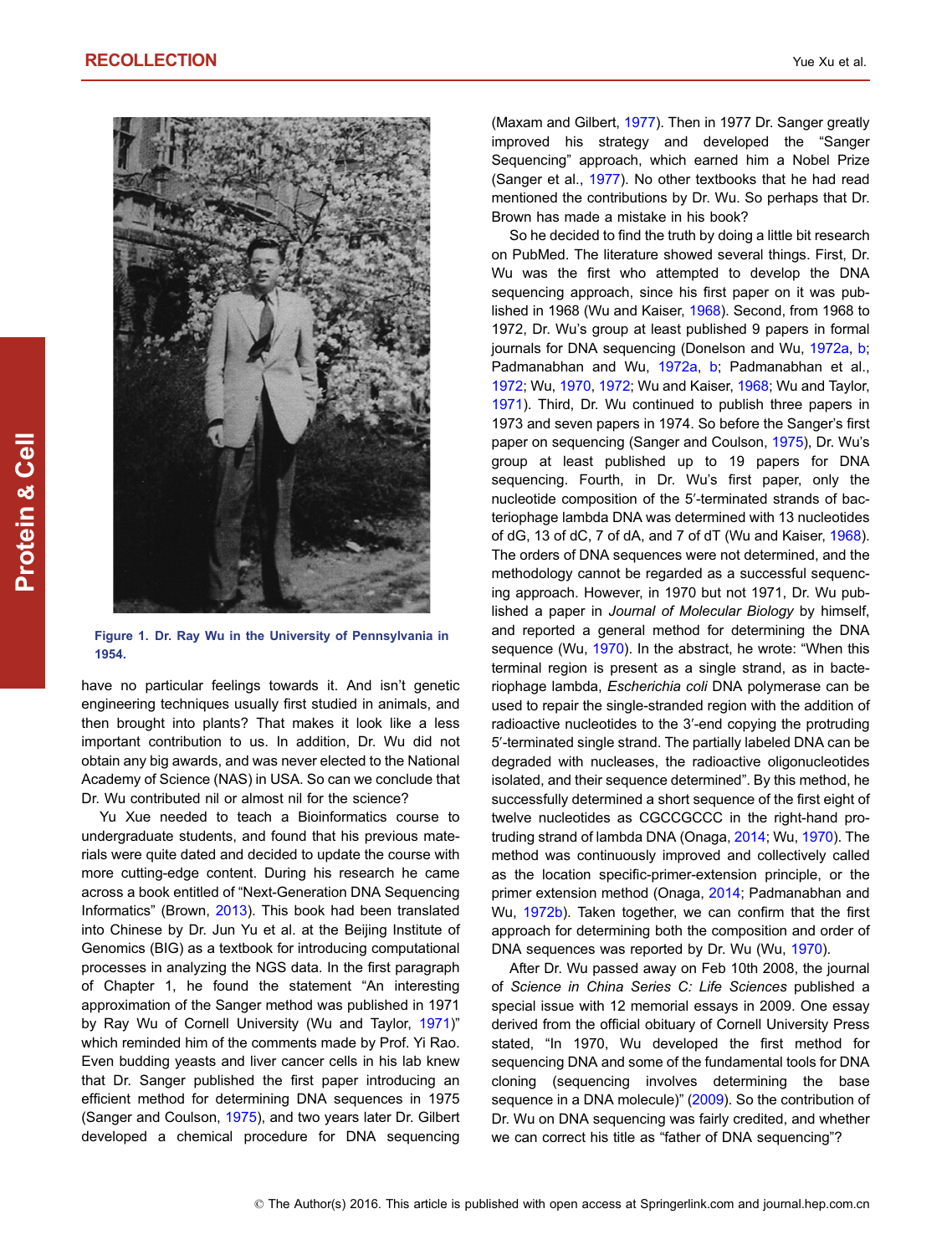OK, we assume that you will have a question: Perhaps Dr. Wu was indeed the first that started to work on DNA sequencing, but his contributions were too trivial and others did much better and more important jobs. So is it reasonable to neglect this "humble" figure? Our answer is: No. While later adaptions and applications may have a more direct impact, the fundamental principles are at the root of everything. Obviously the Sanger sequencing was developed based on Wu's primer-extension method. If we only considered the technical innovations, we believe that Dr. Leroy Hood did the best job by developing the first automated DNA sequencer in 1986 together with Applied Biosystems. Although the Sanger sequencing was adopted in the first-generation sequencing, this approach was not used any longer in the second-generation and third-generation sequencing. However, the primerextension principle, developed by Dr. Wu, has never been changed in all generations of sequencing techniques.

Also, we assume that you will have a second question: So whether Dr. Wu never realized his own contributions? Our answer is that he clearly knew. In an important historical research study, Prof. Lisa Onaga in Singapore analyzed and described Dr. Wu as a "Fifth Business". The term "Fifth Business" was coined by the Canadian novelist Robertson Davies in 1970 (Onaga, [2014\)](#page-3-0), to describe those who were 'neither those of Hero nor Heroine, Confidante nor Villain, but which were nonetheless essential to bring about the Recognition or dénouement'. The lifetime and scientific careers of Dr. Wu were carefully described in details in Dr. Onaga's article, together with Dr. Wu's own protest on the dismissal of his seminal contributions.

So how did Dr. Wu defend himself? Prof. Lisa A. Onaga described an example. "On 11th May 2007, the journal Science published a colorful poster insert entitled 'The Evolution of DNA Sequencing Technologies'. Starting with Mendel's analysis of inheritance in plants in 1865 and ending with the 2007 announcement of the first sequence of a named human being's genome, an unzipping double helix represented a timeline of the 'discovery process' leading to state-of-the-art DNA sequencing technologies" (Onaga, [2014](#page-3-0)). However, the name of Dr. Wu was not mentioned at all. So Dr. Wu felt being treated unfairly and wrote a letter to Science. Dr. Wu first acknowledged the Sanger sequencing as a great breakthrough, and continued to state the neglected fact: "However, the method was still based on my location specific-primerextension principle in labeling the DNA before sequence analysis". Dr. Wu insisted, "If you agree to add my contribution to the chart 'The Evolution of Sequencing Technology,' you may add an entry for 1970 and write something like 'Wu introduced the first method for DNA sequence analysis by introducing the primer-extension approach.'" (Onaga, [2014\)](#page-3-0). Prof. Lisa A. Onaga quoted Dr. Wu's words verbatim, and you can directly contact her if there were any mistakes. In this regard, Dr. Wu was clearly aware of his contributions, and knew that he should be remembered as a key figure in the history of life science. He tried his best to pursue a fair recognition, although not successful.

The Human Genome Project (HGP), together with the Manhattan Project and Apollo program, were considered as the three greatest scientific projects of all time. Genome sequencing, or DNA sequencing, has had a profound impact for researches in life science and medicine, and directly spurred the emergence of multiple new fields, such as genomics, proteomics, bioinformatics/computational biology, and systems biology. So we can (perhaps arguably) regard the DNA sequencing as the most important technique in 20th century. Also, the fourth greatest project, the Precision Medicine Project, was started in 2011 with a solid foundation from HGP. Since Dr. Wu first developed the DNA sequencing methodology, and established the primer-extension principle, "father of DNA sequencing" should be a correct title for him. And his contributions can at least be comparative to Dr. Sanger, who made great contributions on determining both protein and DNA sequencing and is deserving of a title of "the emperor of sequencing". Taken together, when we introduce the contributions of Dr. Sanger in DNA sequencing, we really have to add the information that based on the primer-extension approach developed by Dr. Wu, and Dr. Sanger further refined the methodology and played an important role in DNA sequencing. Dr. Wu's contribution should not be and hopefully will not be neglected.

So you will have a final question: Since Dr. Wu made a great contribution, why didn't he get the Nobel Prize? OK, we believe you must know the answer, right? If not, you can take a look at the comments from our friend, Prof. Xiaole Shirley Liu in Harvard School of Public Health:

Being a Chinese immigrant in the US in the 50's, the social and racial challenges Ray Wu faced at that time must be tremendous. Without social backing and connections, he got where he did purely by his scientific genius and good heart. If he was a Caucasian scientist from UK or US, or even if he was in the current era, his scientific contributions would have been better recognized. Sometimes we don't have to pay too much attention to awards or H-index, but objectively evaluate someone by their overall impact to the scientific community.

Dr. Ray Wu was born on 14th Aug, 1928 in Beijing of China. Due to the language barrier, he had to make more efforts than others when he studied in USA. Later in 1964, he listened to the talk from Robert Holley on RNA sequencing, and was greatly influenced by Max Delbrück, Alfred Hershey, and Arthur Kornberg, who made great contributions on the genetics of bacteriophages. He decided to devote to resolving the problem of DNA sequencing, succeeded six years later, raising the curtain of a splendid new era: The Genomics Era.

So for Dr. Ray Wu, the title of father of DNA sequencing is more than befitting. He well and truly deserves this recognition.

This essay is an extending discussion on an outlook published in Nature by Dr. Chuan-Chao Wang, which immediately triggered a very broad discussion among the Protein

& Cell